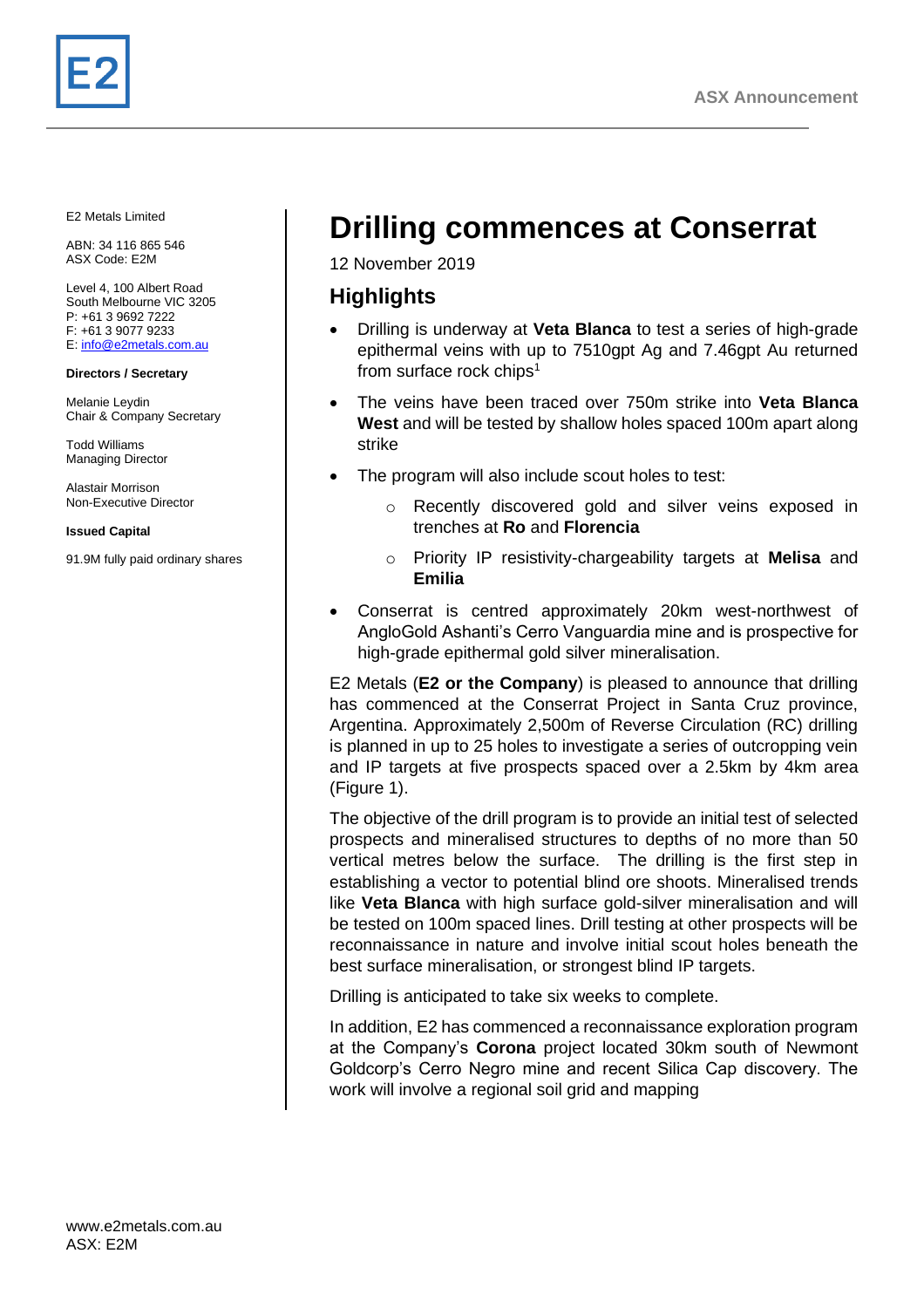

*Figure 1: Conserrat Project prospects prioritised for the current drill program* 



*Figure 2: RC drill rig on site at Veta Blanca*